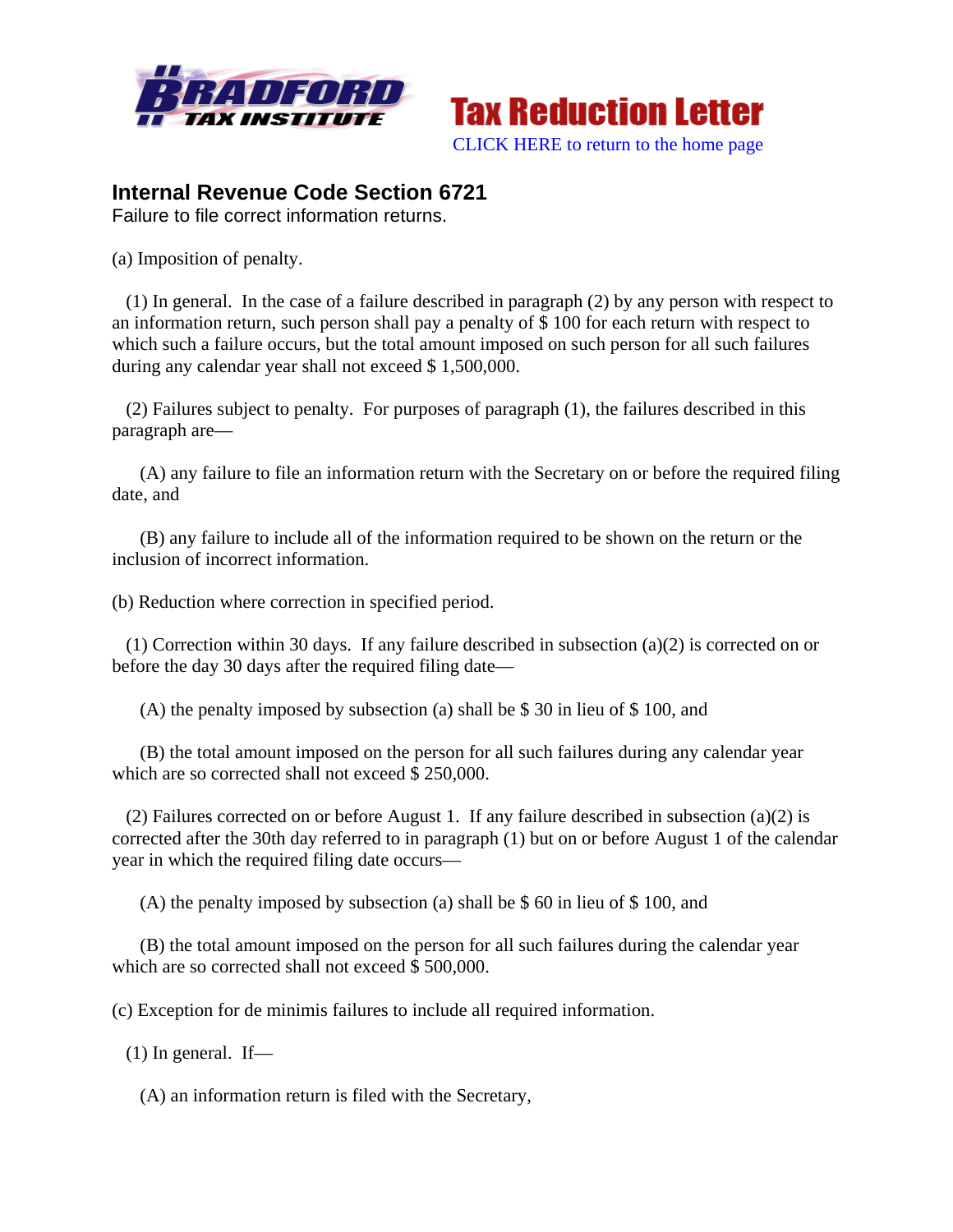(B) there is a failure described in subsection  $(a)(2)(B)$  (determined after the application of section 6724(a)) with respect to such return, and

 (C) such failure is corrected on or before August 1 of the calendar year in which the required filing date occurs,

 for purposes of this section, such return shall be treated as having been filed with all of the correct required information.

 (2) Limitation. The number of information returns to which paragraph (1) applies for any calendar year shall not exceed the greater of—

(A) 10, or

 (B) one-half of 1 percent of the total number of information returns required to be filed by the person during the calendar year.

(d) Lower limitations for persons with gross receipts of not more than \$ 5,000,000.

 (1) In general. If any person meets the gross receipts test of paragraph (2) with respect to any calendar year, with respect to failures during such calendar year—

(A) subsection (a)(1) shall be applied by substituting " $$500,000$ " for " $$1,500,000$ ",

(B) subsection (b)(1)(B) shall be applied by substituting " $$75,000$ " for " $$250,000$ ", and

(C) subsection  $(b)(2)(B)$  shall be applied by substituting "\$ 200,000" for "\$ 500,000".

(2) Gross receipts test.

 (A) In general. A person meets the gross receipts test of this paragraph for any calendar year if the average annual gross receipts of such person for the most recent 3 taxable years ending before such calendar year do not exceed \$ 5,000,000.

 (B) Certain rules made applicable. For purposes of subparagraph (A), the rules of paragraphs (2) and (3) of section  $448(c)$  shall apply.

(e) Penalty in case of intentional disregard. If 1 or more failures described in subsection (a)(2) are due to intentional disregard of the filing requirement (or the correct information reporting requirement), then, with respect to each such failure—

(1) subsections (b), (c), and (d) shall not apply,

(2) the penalty imposed under subsection (a) shall be \$ 250, or, if greater—

(A) in the case of a return other than a return required under section  $6045(a)$ ,  $6041A(b)$ , 6050H, 6050I, 6050J, 6050K, or 6050L, 10 percent of the aggregate amount of the items required to be reported correctly,